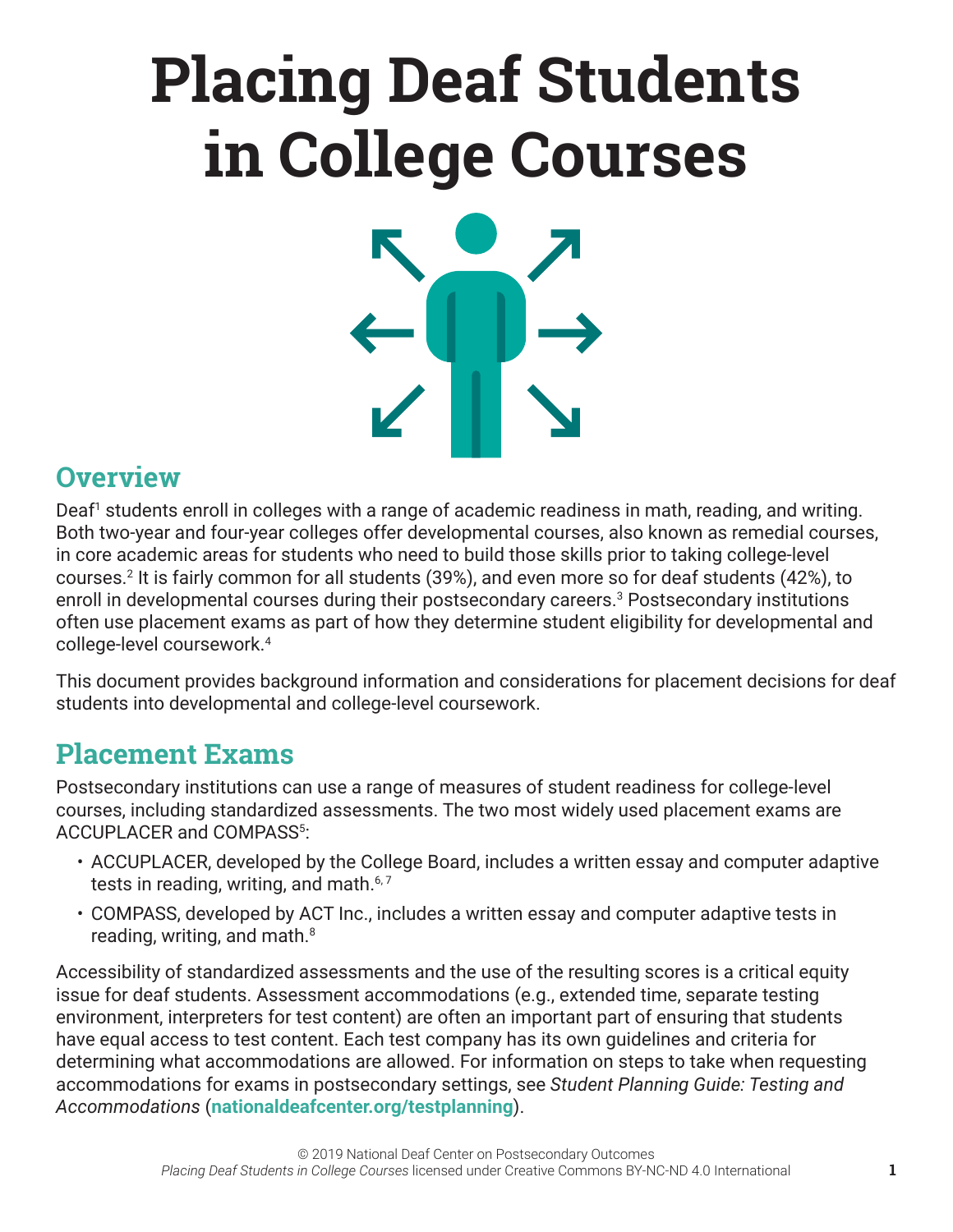### **Best Practices in Placement Testing**

The goal of placement decisions is to match students with the level of instruction that will support their progress toward degree completion. If placement decisions are accurate, students enroll in a course that is neither too advanced nor too basic for their proficiency in that content area.

One way to determine the effectiveness of placement decisions is to examine the predictive validity of the different ways that students are placed into different courses. Some institutions use placement exams, and others include information such as high school GPA, high school course completion, writing assessments, and other student characteristics. Predictive validity analyzes the relationship between these different ways that placement decisions are made and student outcomes, such as course pass rate, persistence into college-level courses, and degree completion. Because the degree of predictive validity is not the same for all populations, it is important to consider carefully what information is used for placement decisions.<sup>9</sup>

Key findings regarding the predictive validity of different measures of student readiness for collegelevel coursework include the following:

- Predictive validity often varies by subject area. For example, placement exams for math appear to be more accurate than placement exams in English language arts.<sup>5</sup>
- High school GPA and college admissions test scores are valid predictors of undergraduate academic performance.<sup>8, 10</sup>
- However, using both high school GPA and college admissions test scores is more effective for placement decisions of students into developmental and college-level courses than using either of those measures alone.<sup>8, 10</sup>
- Although high school GPA and entrance exams are related to retention through later years of postsecondary coursework, college academic performance itself is the strongest predictor of academic progress.<sup>11</sup> Student performance in early college-level courses is a stronger predictor of performance in later college-level courses than measures taken prior to college enrollment.
- Using more than one measure in placement decisions reduces the proportion of students placed in developmental courses without decreasing the pass rate for students placed in college-level courses.12 This finding shows that the use of multiple measures is more effective at determining which students are ready for college-level courses than decisions based on a single test.

Many institutions are exploring these options, and this approach is encouraged by the placement test developers.<sup>5, 6, 13</sup> This approach is in line with best practices in fair assessments for deaf students.

There are many reasons why a score on a placement exam might not have strong predictive validity for deaf students, including the following:

- Cut scores for placement decisions are rarely tailored for different student populations, particularly ones as diverse as the deaf student population.
- Although less common now than in the past, there are still concerns about test items that refer to experiences that are not applicable to many deaf test takers. For example, some test items refer to sound-based experiences (e.g., hearing birds singing, turning on the radio, buying speakers) even when the question is not specifically meant to measure that knowledge. These barriers are often hidden but may pose an unfair challenge to deaf test takers compared to their hearing peers.
- Emerging research indicates that performance on standardized measures of English proficiency may not be a strong predictor of postsecondary outcomes for deaf students.<sup>14</sup>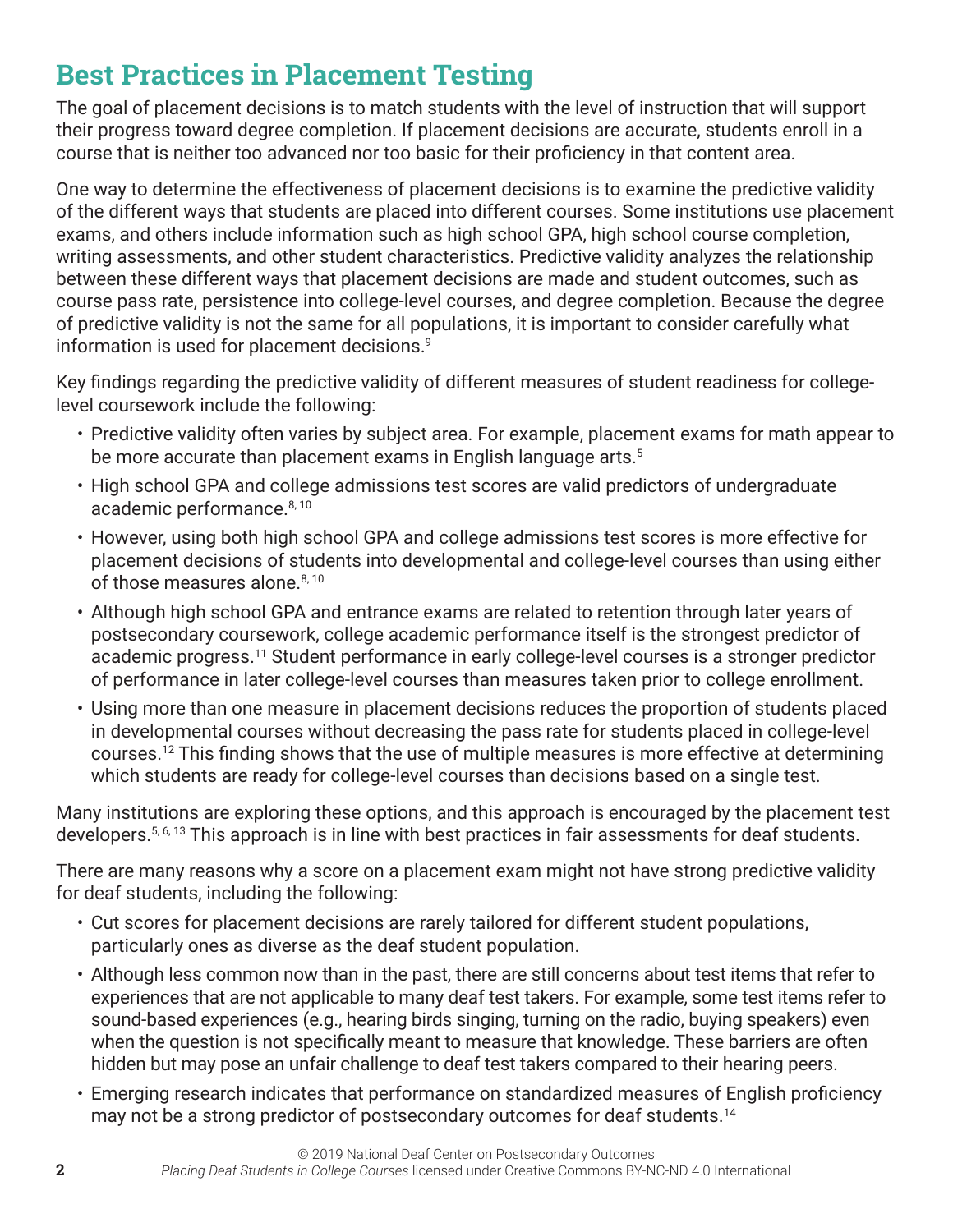# **Additional Considerations**

Persistence and completion in postsecondary education requires more than academic preparation. Motivation, self-determination, well-being, and resilience through challenges are all student-level factors that are critical to postsecondary success.<sup>15</sup> These noncognitive variables provide especially valuable information when assessing the qualification of racially diverse, international, and older students, and students with disabilities.<sup>16</sup>

Implications for transition planning and placement decisions for deaf students include the following:

- At both the high school and postsecondary levels, it is helpful to provide opportunities to build self-determination skills and support autonomous decision making for deaf students.
- Integrating assessment and discussion of noncognitive variables into advising and student services on campus benefits both traditional and nontraditional students.
- Collaborative transition planning can provide an important link between K–12 education and college enrollment. Bringing all parties to the table during transition planning, particularly as decisions are made about degree program enrollment and college readiness, will break down some of the current barriers to effective coursework planning and placement for deaf students.

*Placement decisions based on multiple measures of student readiness for college-level coursework are more appropriate than placement test scores alone.*

# **Related Resources**

- The Standards for Educational and Psychological Testing for Deaf Individuals **[nationaldeafcenter.org/edpsychtesting](http://nationaldeafcenter.org/edpsychtesting)**
- Why Deaf Individuals May Need Accommodations When Taking Tests **[nationaldeafcenter.org/testaccommodations](http://nationaldeafcenter.org/testaccommodations)**
- Test Accessibility: What Professionals Need to Know **[nationaldeafcenter.org/testaccess](http://nationaldeafcenter.org/testaccess)**
- E-Learning Course: Test Equity **[nationaldeafcenter.org/learn](http://nationaldeafcenter.org/learn)**

# **Notes and References**

- 1 NDC uses the term *deaf* in an all-inclusive manner to include people who identify as deaf, deafblind, deafdisabled, hard of hearing, late-deafened, and hearing impaired. NDC recognizes that for many individuals, identity is fluid and can change over time or with setting. NDC has chosen to use one term, *deaf*, with the goal of recognizing the shared experiences of individuals from diverse deaf communities while also honoring their differences.
- 2 Chen, X. (2016). *Remedial coursetaking at U.S. public 2- and 4-year institutions: Scope, experiences, and outcomes* (NCES-2016-405). Washington, DC: National Center for Education Statistics. Retrieved from **<https://nces.ed.gov/pubs2016/2016405.pdf>**